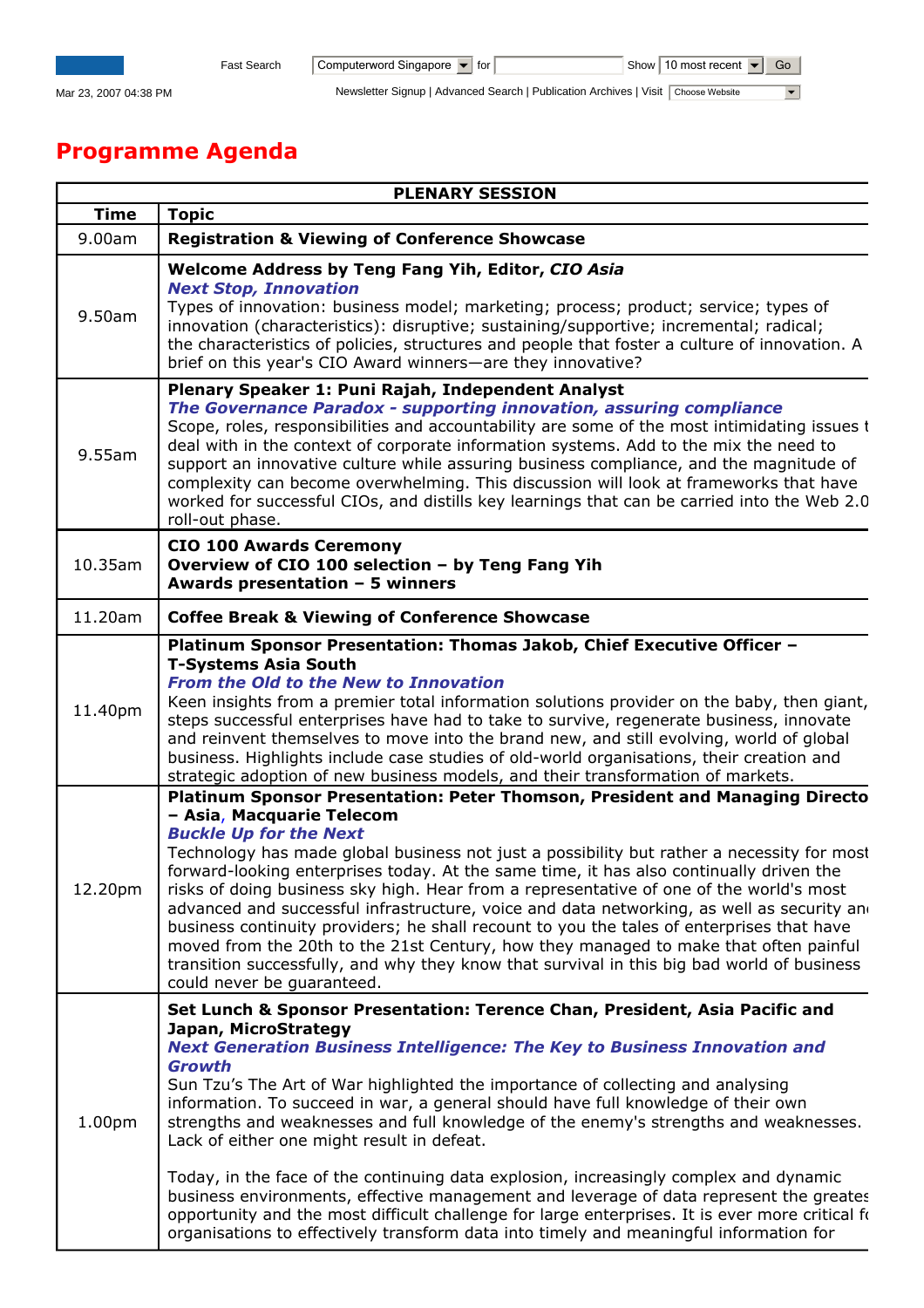better business decision-making.

Join us at this session to hear all about the Next Generation Business Intelligence and gain an insight into how to utilise Business Intelligence as a driver for business innovation and providing visibility into the business processes to drive growth and profits.

## Plenary Speaker 2: Waleed Hanafi, CIO, Global Refund Group What's Up With Innovation?

2.20pm Clarifying 'innovation': technology innovation versus business innovation; being creative versus being innovative; what investment/s being innovative requires.

|                        | <b>BREAKOUT SESSION</b>                                                                                                                                                                                                                                                                                                                                                                                               |                                                                                                                                                                                                                                                                                                                                                                                                                                                                                                                                                                                                                                                                                                                                                                      |  |
|------------------------|-----------------------------------------------------------------------------------------------------------------------------------------------------------------------------------------------------------------------------------------------------------------------------------------------------------------------------------------------------------------------------------------------------------------------|----------------------------------------------------------------------------------------------------------------------------------------------------------------------------------------------------------------------------------------------------------------------------------------------------------------------------------------------------------------------------------------------------------------------------------------------------------------------------------------------------------------------------------------------------------------------------------------------------------------------------------------------------------------------------------------------------------------------------------------------------------------------|--|
|                        | <b>Breakout Track A:</b>                                                                                                                                                                                                                                                                                                                                                                                              | <b>Breakout Track B:</b>                                                                                                                                                                                                                                                                                                                                                                                                                                                                                                                                                                                                                                                                                                                                             |  |
|                        | <b>Gold Sponsor Presentation: Alex</b><br><b>Cameron, Consulting Enterprise</b><br><b>Architect and EDS Fellow, EDS Asia</b><br><b>Pacific</b><br><b>Creating Customer value with</b><br><b>Innovation</b>                                                                                                                                                                                                            | <b>Gold Sponsor Presentation: Andrew</b><br>Namboka, Chief Technologist, Asia<br><b>Pacific, Nokia Enterprise Solutions</b><br>Security: wait, see and copy or do, learn<br>and win?                                                                                                                                                                                                                                                                                                                                                                                                                                                                                                                                                                                 |  |
| 3.00pm                 | Innovation has to be part of the company<br>culture and Innovation is a vital part of<br>creating customer value. Innovation, also<br>means finding the one idea that is ground<br>breaking and changes the company out of<br>the million or so poor to fantastic ideas.<br>So how does a company change its culture<br>to generate the millions of ideas needed,<br>and how to recognise that one brilliant<br>idea? | There are many roads to success and the<br>best ones for any of us are usually not the<br>tested and proven ones as there are no two<br>same situations. What does this mean as we<br>move into a highly mobile, fast-paced,<br>dynamic global economy of knowledge<br>workers who'd need access to corporate<br>resources anytime from anywhere to excel?<br>How can we cope with the constantly<br>changing environment of the mobile worker?<br>Are we waiting to react or acting to provide?<br>What are the elements that have not<br>changed since the origins of business<br>transactions and will these change in the<br>new economy? These will be explored and<br>discussed to better understand what needs<br>to be considered today for tomorrow's needs |  |
| 3.40pm                 | <b>Coffee Break &amp; Viewing of Conference Showcase</b>                                                                                                                                                                                                                                                                                                                                                              |                                                                                                                                                                                                                                                                                                                                                                                                                                                                                                                                                                                                                                                                                                                                                                      |  |
| <b>PLENARY SESSION</b> |                                                                                                                                                                                                                                                                                                                                                                                                                       |                                                                                                                                                                                                                                                                                                                                                                                                                                                                                                                                                                                                                                                                                                                                                                      |  |

| 4.00pm | <b>Plenary Speaker 3: Award Winner</b><br>I, Innovator<br>The inside look on an enterprise initiative that transformed its industry/sector, globally.                                                                                                                                                                                                                                                                                                                                                                                                                                                                                                                                                                                                                                                                                                                                                                                                                          |
|--------|--------------------------------------------------------------------------------------------------------------------------------------------------------------------------------------------------------------------------------------------------------------------------------------------------------------------------------------------------------------------------------------------------------------------------------------------------------------------------------------------------------------------------------------------------------------------------------------------------------------------------------------------------------------------------------------------------------------------------------------------------------------------------------------------------------------------------------------------------------------------------------------------------------------------------------------------------------------------------------|
| 4.20pm | CIO Leadership Forum Sponsor Presentation: Clive Roberts, Director Marketing,<br><b>IBM Global Financing Asia Pacific</b><br><b>Breakthrough Funding Obstacles to achieve Business Innovation</b><br>Innovation has typically been an important business goal and a key to differentiation and<br>survival. However, with today's global competition, technological advances and regulatory<br>constraints, innovation that matters is even more critical than ever. How can organisations<br>balance the sometimes crushing weight of financing needed for technological investments,<br>with the absolute competitive necessity of having them? At IBM, we believe in fostering<br>innovation that matters in our products, services  and definitely in our financing options.<br>We know that financing can fuel innovation for organisations like yours. The IBM Enterprise<br>IT Financing Facility can provide a flexible, multi-year financing agreement worth hundreds |